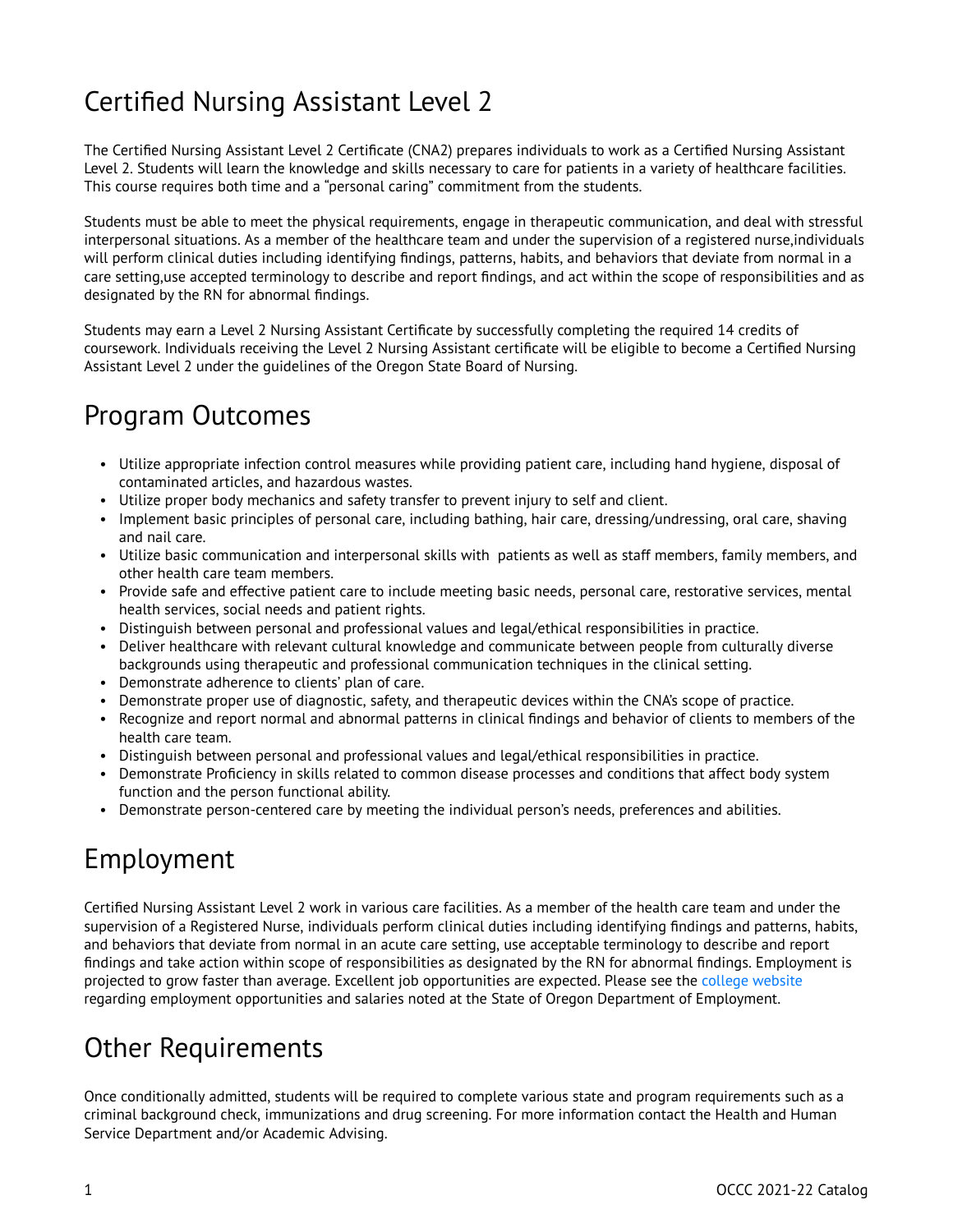### Certified Nursing Assistant Level 2 Certificate

Students may earn a Level 2 Nursing Assistant Certificate by successfully completing the required 14 credits of course work with a C or better in all courses and meeting the requirements of the CNA 1 from the Oregon State Board of Nursing.

### Pre-requisites

High School Completion or GED; placement in Writing 121 or completion of WR 115 and RD 115 with a C or better; and placement in MTH 20 or higher.

#### Program Cost

Please refer to the college website for current program costs at<https://oregoncoast.edu/nursing-assistant/>. Contact Student Services at 541-867-8503 to find out about Financial Aid eligibility.

## Technical Standards and Student Disability Information

Nursing Assisting is a physically and mentally challenging occupation. Education related to this field is designed to prepare nursing assistants for these challenges. Nursing Assistant students must be able to meet all established essential academic and clinical requirements to successfully complete the program. Persons with questions concerning qualifications are encouraged to contact the Health and Human Services office for individual consultation prior to formal application.

OCCC Certified Nursing Assistant Level 2 program provides the information on [technical standards](http://www.oregoncoast.edu/portfolio/certified-nursing-assistant-level-2-less-than-one-year-certificate/) with examples of learning activities to inform prospective and enrolled students of the skills required in completing their chosen profession's curriculum and in the provision of health care services. These technical standards reflect the performance abilities and characteristics that are necessary to successfully complete the requirements of clinical based health care programs. The technical standards are available on the college website.

Applicants with disabilities are encouraged to contact Dean of Students 541-867-8501To be eligible for a reasonable accommodation, applicants must provide clear documentation of their disability. The Dean of Students is responsible for determining if reasonable accommodations can be identified and ensuring that accommodations are provided for OCCC students. These services are confidential and are separate from the nursing and college application processes. Early contact with the Dean of Students will ensure that accommodations can be made available when students begin the program.

# Additional Requirements

Applicants and students must demonstrate a personal history compatible with obtaining a license to practice as a Nursing Assistant in Oregon. Admission to and completion of the Certified Nursing Assistant Level 2 program does not assure eligibility for licensure. The Oregon State Board of Nursing (OSBN) makes the determination about eligibility for licensure. The OSBN may not license persons with certain criminal convictions or with a major mental or physical illness that could affect ability to practice safely.

All applicants are required to read the [Oregon Department of Human Resources Potentially Disqualifying Crimes from](http://arcweb.sos.state.or.us/pages/rules/oars_400/oar_407/407_007.html%20.)  [Division 7](http://arcweb.sos.state.or.us/pages/rules/oars_400/oar_407/407_007.html%20.) and the Oregon Board of Nursing's criminal history requirements and policies found in [Division 1 of the Nurse](https://arcweb.sos.state.or.us/pages/rules/oars_800/oar_851/851_001.html) [Practice Act](https://arcweb.sos.state.or.us/pages/rules/oars_800/oar_851/851_001.html) Applicants or students with questions about licensing regulations may want to call OSBN at 971-673-0685.

Every Nursing Assistant program applicant and student must answer questions to determine if there is personal history of: